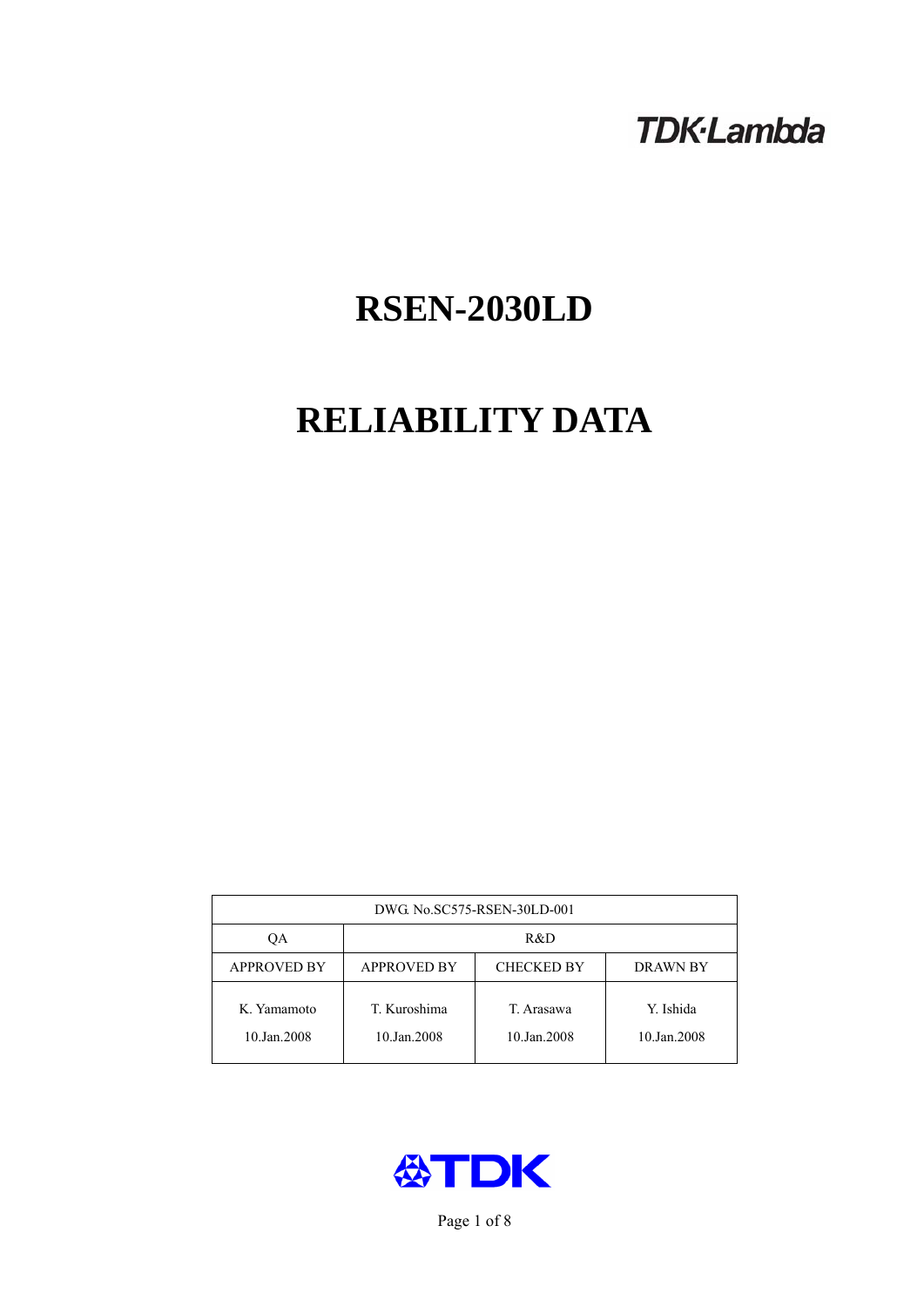#### **RSEN-2030LD**

## **I N D E X**

|                                     | Page   |
|-------------------------------------|--------|
| 1. Calculated Values of MTBF        | Page-3 |
| 2. Vibration Test                   | Page-4 |
| 3. Heat Cycle Test                  | Page-5 |
| 4. Humidity Test                    | Page-6 |
| 5. High Temperature Resistance Test | Page-7 |
| 6. Low Temperature Storage Test     | Page-8 |

The following data are typical values. As all units have nearly the same characteristics, the data to be considered as ability values.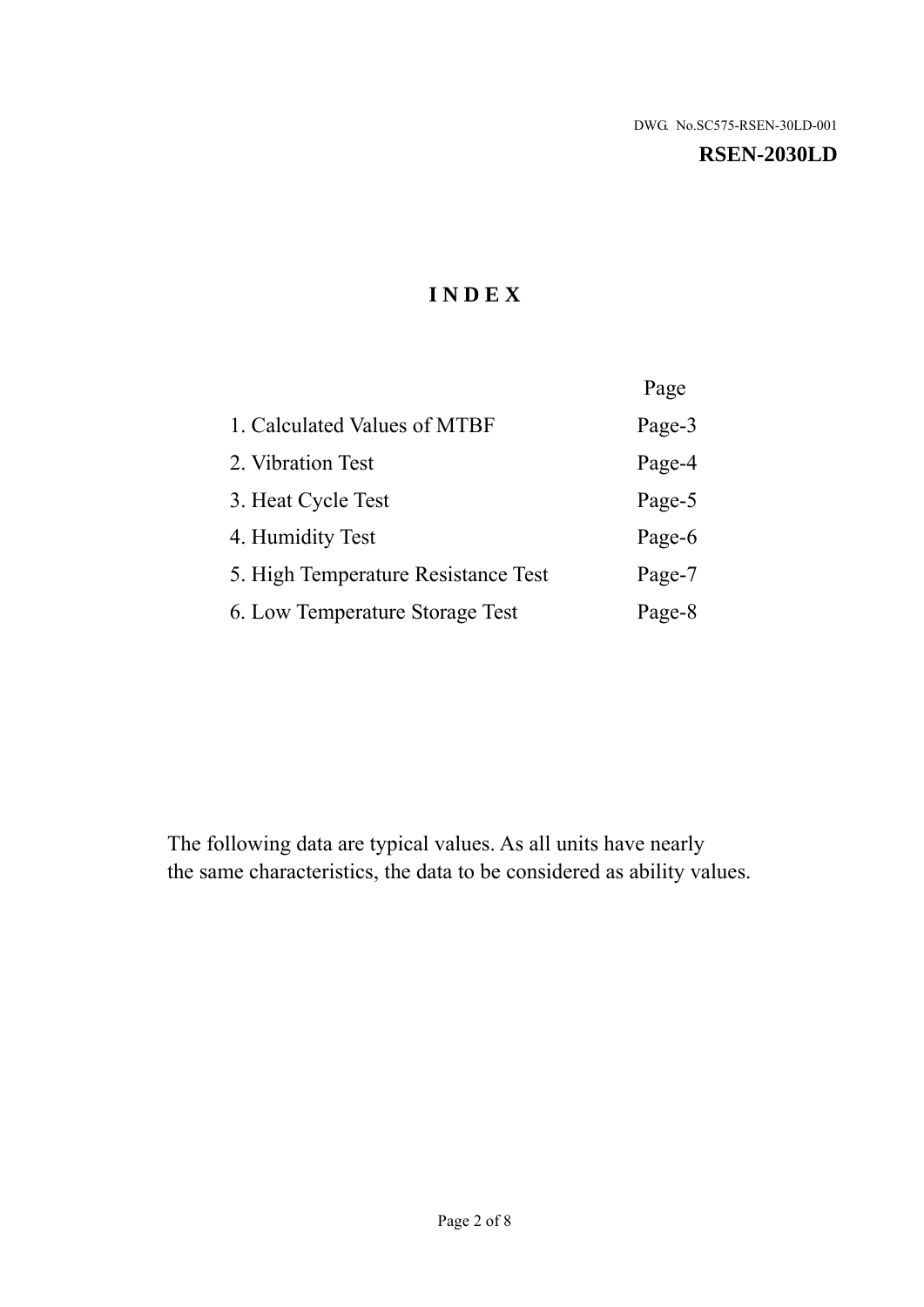#### **RSEN-2030LD**

1. Calculated values of MTBF

MODEL : RSEN-2030LD

(1) Calculating Method

 Calculated based on parts stress reliability projection of MIL-HDBK-217F NOTICE2.

Individual failure rates  $\lambda$  G is given to each part and MTBF is calculated by the count of each part.

$$
MIBF = \frac{1}{\lambda_{\text{equip}}} = \frac{1}{\sum_{i=1}^{n} N_i (\lambda_G \pi_Q)_i} \times 10^6 \text{ (hours)}
$$

| $\lambda$ equip | : Total equipment failure rate (Failure $/ 10^6$ Hours)                   |
|-----------------|---------------------------------------------------------------------------|
| $\lambda$ G     | : Generic failure rate for the $\hbar$ generic part                       |
|                 | (Failure/ $10^6$ Hours)                                                   |
| Ni              | : Quantity of <i>i</i> th generic part                                    |
| N               | : Number of different generic part categories                             |
| $\pi$ Q         | : Generic quality factor for the <i>i</i> th generic part ( $\pi Q = 1$ ) |

- (2) MTBF Values
	- GF : Ground, Fixed

 $MTBF = 12,162,491$  (Hours)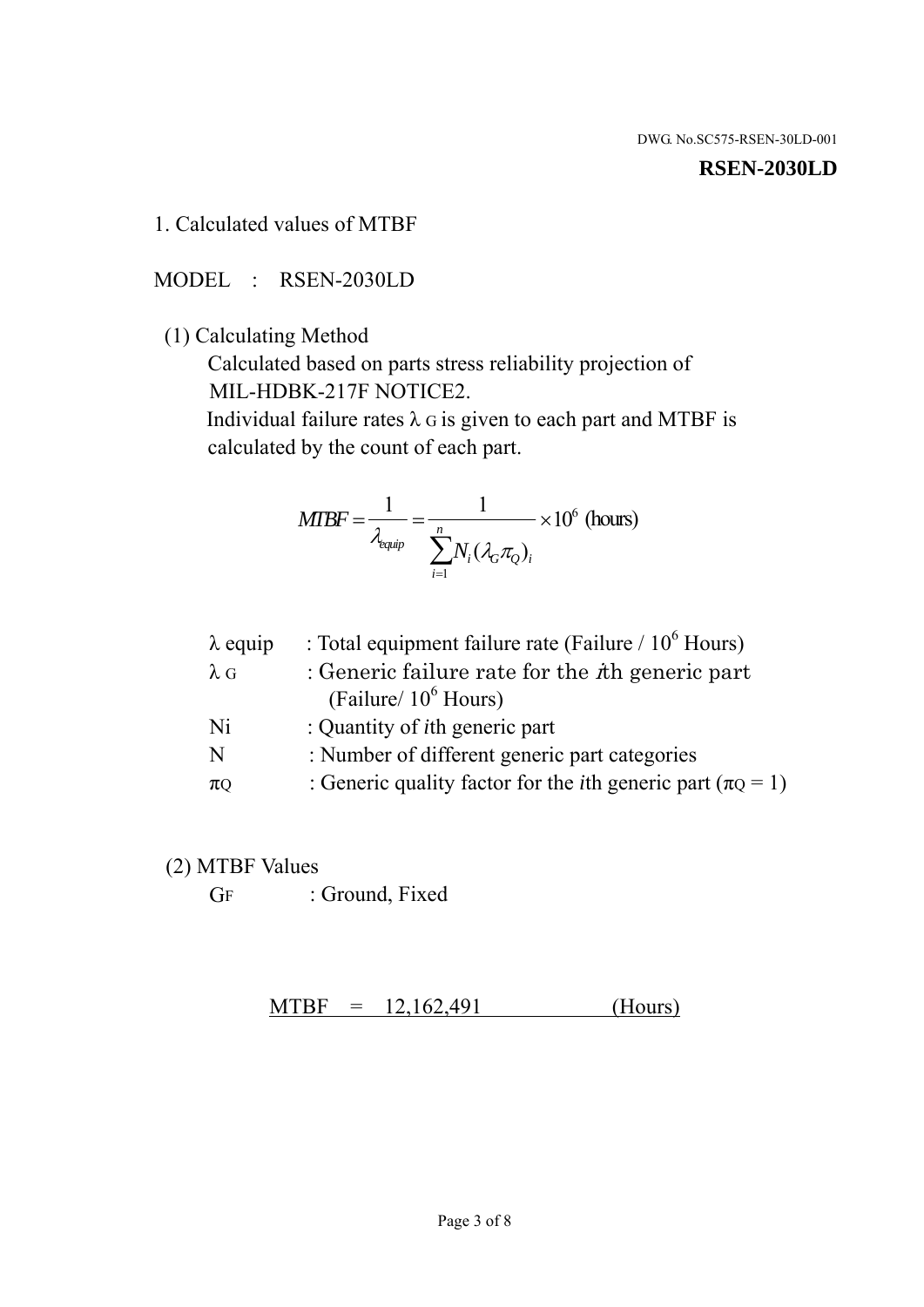#### **RSEN-2030LD**

2. Vibration Test

#### MODEL : RSEN-2030LD (Representation Product : RSEN-2030D)

- (1) Vibration Test Class Frequency Variable Endurance Test
- (2) Equipment Used Controller VS-1000-6, Vibrator 905-FN ( IMV CORP.)
- (3) The Number of D.U.T. (Device Under Test) 5 units
- (4) Test Condition
	- · Frequency : 10~55Hz
	- $\cdot$  Acceleration : 9.8m/s<sup>2</sup>, Sweep for 1 min.
	- · Dimension and times : X, Y and Z directions for 1 hour each.

## (5) Test Method

Fix the D.U.T. on the fitting-stage

## (6) Test Results

PASS

#### Typical Sample Data

| Check item                         | Spec.                           |                   | <b>Before Test</b>  | After Test          |
|------------------------------------|---------------------------------|-------------------|---------------------|---------------------|
| Attenuation (dB)                   | Differential Mode: 25dBmin.     | $0.4$ MHz         | 38.80               | 39.10               |
|                                    |                                 | 30 MHz            | 56.51               | 55.42               |
|                                    | Common Mode: 25dBmin.           | 2 MHz             | 36.23               | 36.01               |
|                                    |                                 | 30 MHz            | 37.14               | 36.63               |
| Leakage Current (mA)               | 1mA max.(250V, 60Hz)            | Line1             | 0.41                | 0.40                |
|                                    |                                 | Line <sub>2</sub> | 0.41                | 0.40                |
| DC Resistance $(m\Omega)$          | $6m \Omega$ max.                |                   | 3.62                | 3.60                |
| <b>Test Voltage</b>                | $L-L: 1768Vdc$ 60s.             |                   | OK                  | OK.                 |
|                                    | $L-E$ : 2500Vac 60s.            |                   |                     |                     |
| Isolation Resistance ( $M\Omega$ ) | $100M \Omega$ min. (500Vdc 60s) |                   | $4.0 \times 10^{6}$ | $4.0 \times 10^{6}$ |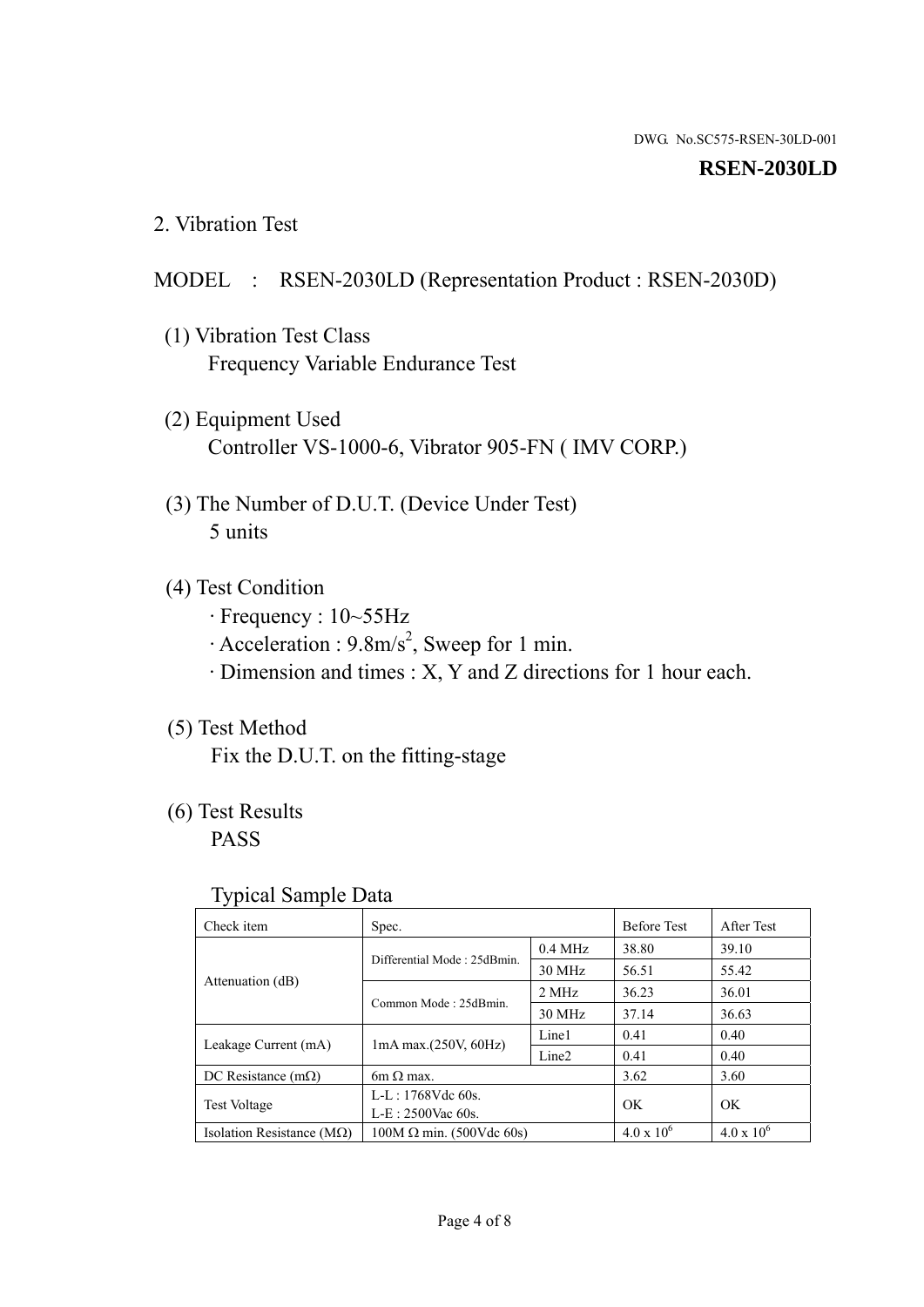1 cycle

30min.

3min.

30min.

3. Heat Cycle Test

## MODEL : RSEN-2030LD (Representation Product : RSEN-2030)

- (1) Equipment Used TEMPERATURE CHAMBER TSA-71H-W (ESPEC CORP.)
- (2) The Number of D.U.T. (Device Under Test) 5 units
- (3) Test Conditions
	- · Ambient Temperature : -25~+85°C · Test Cycles : 100cycles
- (4) Test Method

 Before the test check if there is no abnormal characteristics and put the D.U.T. in the testing chamber. Then test it in the above cycles, After the test is completed leave it for 1 hour at room temperature and check it if there is no abnormal each characteristics.

+85°C

 $-25^{\circ}$ C

(5) Test Results

PASS

| <b>Typical Sample Data</b> |  |  |
|----------------------------|--|--|
|----------------------------|--|--|

| Check item                    | Spec.                           |                   | <b>Before Test</b> | After Test        |
|-------------------------------|---------------------------------|-------------------|--------------------|-------------------|
|                               | Differential Mode: 25dBmin.     | $0.4$ MHz         | 40.06              | 40.06             |
|                               |                                 | 30 MHz            | 55.64              | 57.12             |
| Attenuation (dB)              | Common Mode: 25dBmin.           | 2 MHz             | 35.40              | 36.74             |
|                               |                                 | 30 MHz            | 37.70              | 37.36             |
|                               |                                 | Line1             | 0.41               | 0.49              |
| Leakage Current (mA)          | $1mA$ max. $(250V, 60Hz)$       | Line <sub>2</sub> | 0.42               | 0.48              |
| DC Resistance $(m\Omega)$     | $6m \Omega$ max.                |                   | 3.48               | 3.22              |
| <b>Test Voltage</b>           | $L-L: 1768Vdc$ 60s.             |                   | OK                 | OK                |
|                               | $L-E$ : 2500Vac 60s.            |                   |                    |                   |
| Isolation Resistance ( $MQ$ ) | $100M \Omega$ min. (500Vdc 60s) |                   | $9.5 \times 10^5$  | $9.4 \times 10^5$ |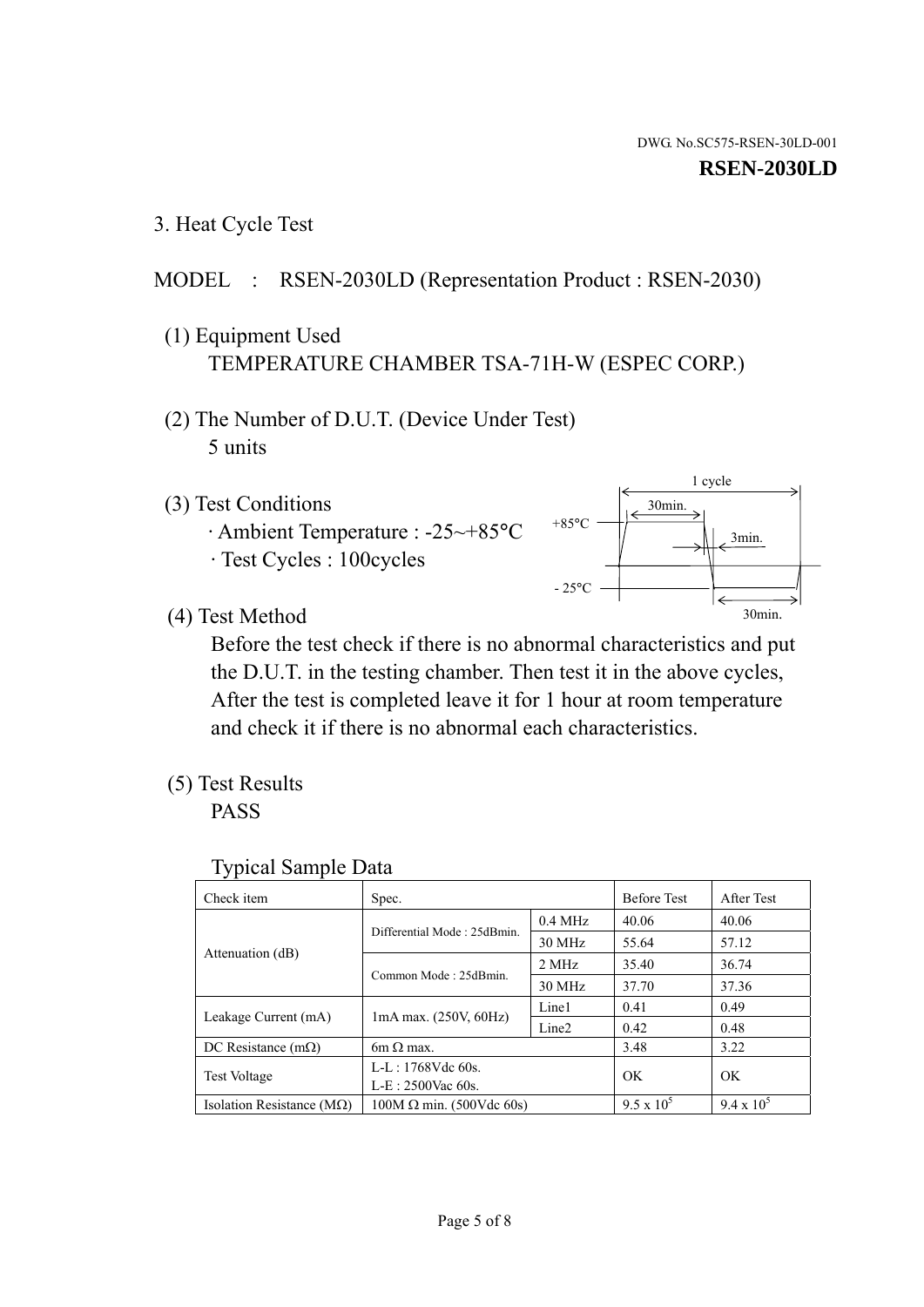4. Humidity Test

## MODEL : RSEN-2030LD (Representation Product : RSEN-2030)

- (1) Equipment Used TEMP. & HUMID. CHAMBER PR-4KT (ESPEC CORP.)
- (2) The Number of D.U.T. (Device Under Test) 5 units

## (3) Test Conditions

- · Ambient Temperature : +40°C
- · Test Time : 500 hours
- · Ambient Humidity : 90~95% RH No Dewdrop

## (4) Test Method

 Before the test check if there is no abnormal characteristics and put the D.U.T. in the testing chamber. Then test it in the above conditions. After the test is completed leave it for 1 hour at room temperature and check it if there is no abnormal each characteristics.

## (5) Test Results

PASS

| . .                                |                                 |                   |                     |                     |
|------------------------------------|---------------------------------|-------------------|---------------------|---------------------|
| Check item                         | Spec.                           |                   | <b>Before Test</b>  | After Test          |
|                                    | Differential Mode: 25dBmin.     | $0.4$ MHz         | 40.92               | 39.42               |
|                                    |                                 | 30 MHz            | 57.38               | 55.62               |
| Attenuation (dB)                   | Common Mode: 25dBmin.           | 2 MHz             | 36.16               | 36.22               |
|                                    |                                 | 30 MHz            | 37.34               | 37.92               |
| Leakage Current (mA)               | $1mA$ max. $(250V, 60Hz)$       | Line1             | 0.42                | 0.41                |
|                                    |                                 | Line <sub>2</sub> | 0.42                | 0.43                |
| DC Resistance $(m\Omega)$          | $6m \Omega$ max.                |                   | 3.62                | 3.58                |
| <b>Test Voltage</b>                | $L-L: 1768Vdc$ 60s.             |                   | OK                  | OK                  |
|                                    | $L-E$ : 2500Vac 60s.            |                   |                     |                     |
| Isolation Resistance ( $M\Omega$ ) | $100M \Omega$ min. (500Vdc 60s) |                   | $3.6 \times 10^{6}$ | $4.5 \times 10^{6}$ |

#### Typical Sample Data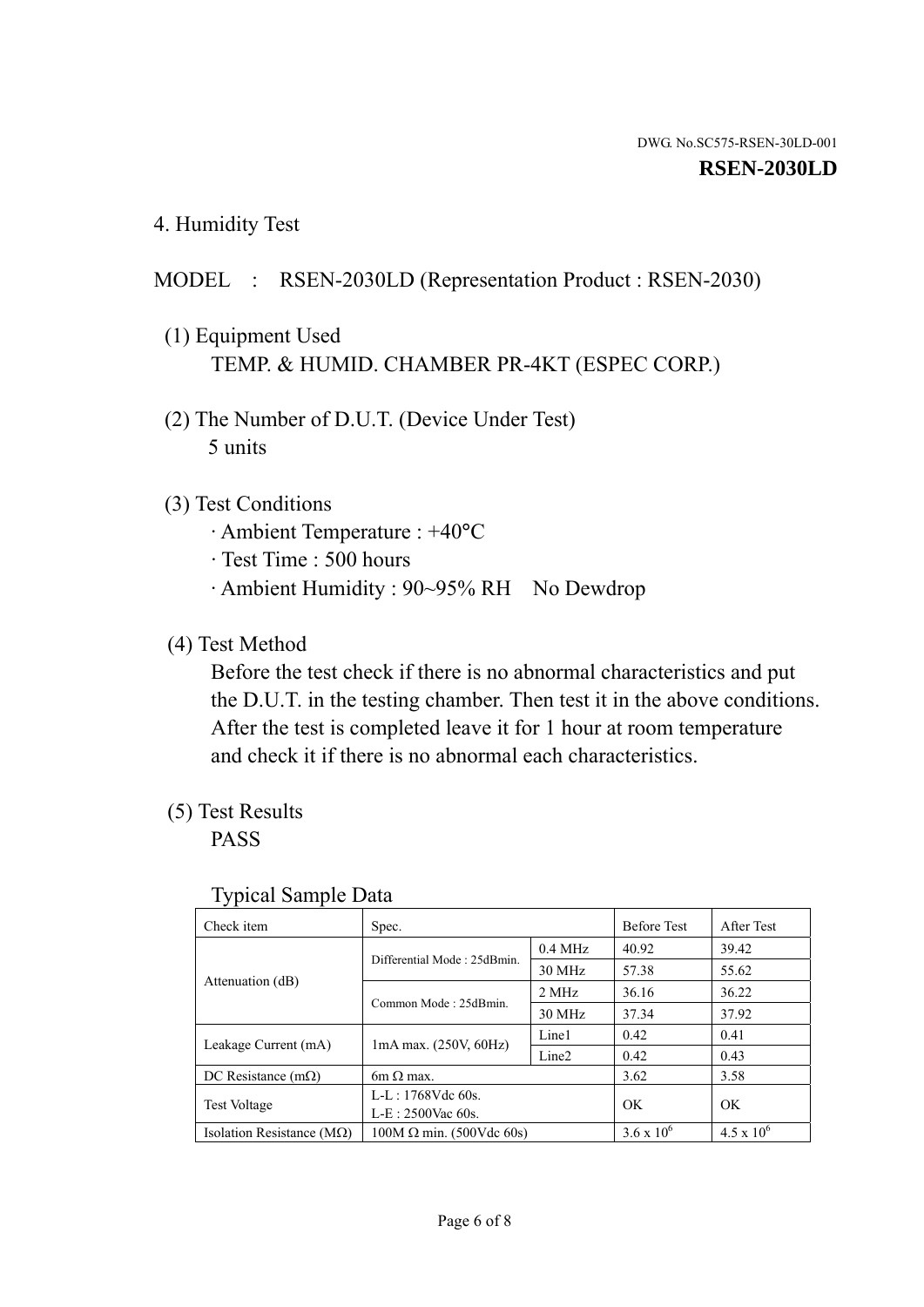5. High Temperature Resistance Test

### MODEL : RSEN-2030LD (Representation Product : RSEN-2060)

- (1) Equipment Used TEMPERATURE CHAMBER PHH-300 ( ESPEC CORP.)
- (2) The Number of D.U.T. (Device Under Test) 5 units
- (3) Test Conditions
	- · Ambient Temperature : +55°C
	- · Test Time : 500 hours
	- · Operating : DC 60A
- (4) Test Method

 Before the test check if there is no abnormal characteristics and put the D.U.T. in the testing chamber. Then test it in the above conditions. After the test is completed leave it for 1 hour at room temperature and check it if there is no abnormal each characteristics.

(5) Test Results

PASS

| . .                                |                                 |                   |                     |                     |
|------------------------------------|---------------------------------|-------------------|---------------------|---------------------|
| Check item                         | Spec.                           |                   | <b>Before Test</b>  | After Test          |
| Attenuation (dB)                   | Differential Mode: 25dBmin.     | $0.2$ MHz         | 57.86               | 58.52               |
|                                    |                                 | 30 MHz            | 52.04               | 51.94               |
|                                    | Common Mode: 25dBmin.           | 2 MHz             | 35.90               | 36.04               |
|                                    |                                 | 30 MHz            | 26.60               | 27.62               |
| Leakage Current (mA)               | $1mA$ max. $(250V, 60Hz)$       | Line1             | 0.45                | 0.46                |
|                                    |                                 | Line <sub>2</sub> | 0.46                | 0.46                |
| DC Resistance $(m\Omega)$          | $3m \Omega$ max.                |                   | 2.22                | 2.24                |
| <b>Test Voltage</b>                | $L-L: 1768Vdc$ 60s.             |                   | OK                  | OK                  |
|                                    | $L-E$ : 2500Vac 60s.            |                   |                     |                     |
| Isolation Resistance ( $M\Omega$ ) | $100M \Omega$ min. (500Vdc 60s) |                   | $4.1 \times 10^{6}$ | $4.6 \times 10^{6}$ |

#### Typical Sample Data